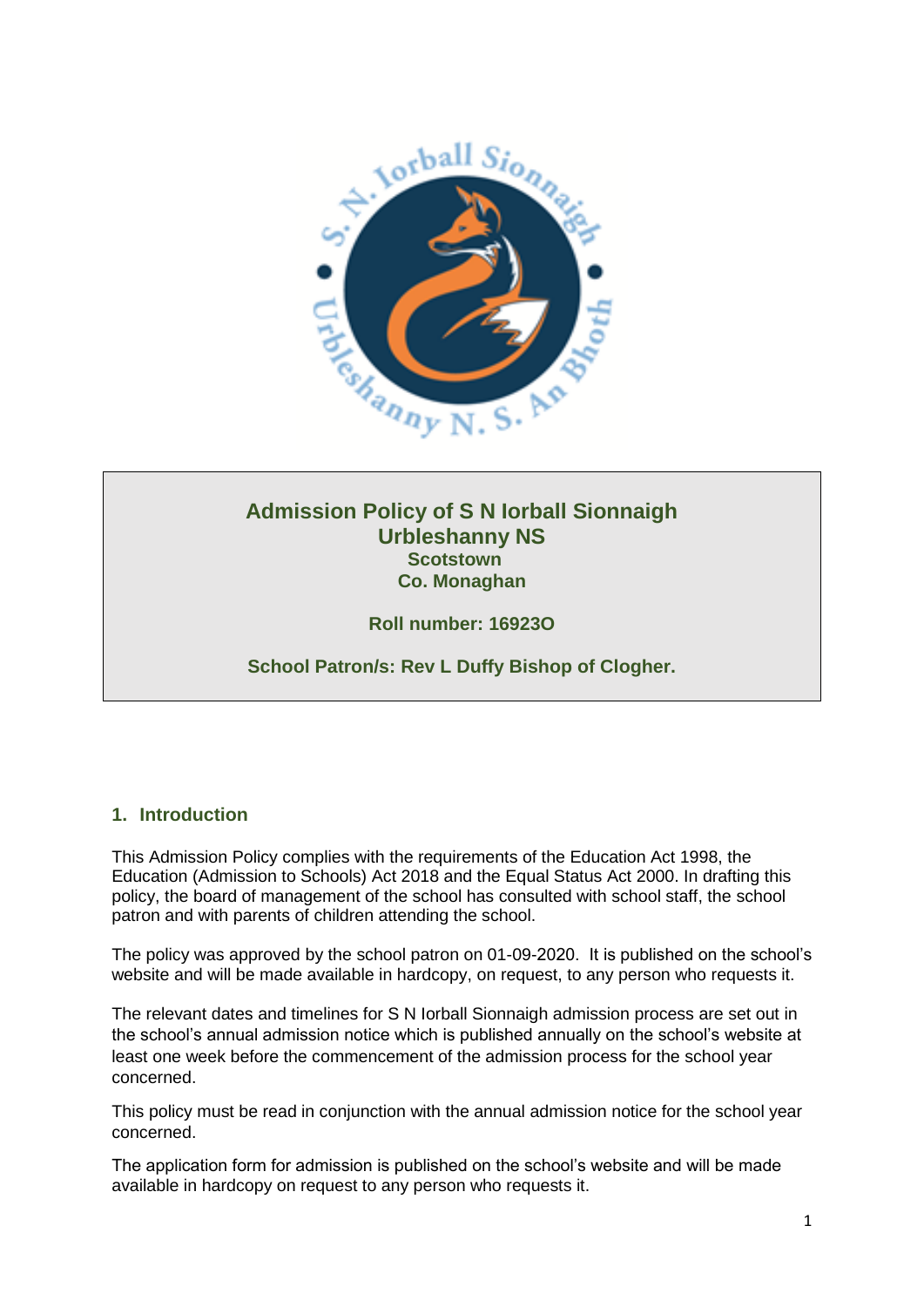#### **2. Characteristic spirit and general objectives of the school**

Urbleshanny NS is a Catholic co-educational primary school with a Catholic ethos under the patronage of the Bishop of Clogher.

Catholic Ethos means the ethos and characteristic spirit of the Roman Catholic Church which aims at promoting:

the full and harmonious development of all aspects of the person of the pupil, including the intellectual, physical, cultural, moral and spiritual aspects; and

- (a) a living relationship with God and with other people; and
- (b) a philosophy of life inspired by belief in God and in the life, death and resurrection of Jesus; and
- (c) the formation of the pupils in the Catholic faith,

in accordance with the doctrines, practices and traditions of the Roman Catholic Church, and/or such ethos and/or characteristic spirit as may be determined or interpreted from time to time by the Irish Episcopal Conference.

In accordance with S.15 (2) (b) of the Education Act, 1998 the Board of Management of Urbleshanny NS shall uphold, and be accountable to the patron for so upholding, the characteristic spirit of the school as determined by the cultural, educational, moral, religious, social, linguistic and spiritual values and traditions which inform and are characteristic of the objectives and conduct of the school.

 The school values a broad curriculum and co-curricular activities in order to foster a deeper sense of the whole person. Staff and pupils seek excellence, including academic achievement. Urbleshanny NS seeks to nourish the mind, body and soul through a varied academic curriculum, involvement in the arts, physical education and sporting activity, and a commitment to moral development and personal responsibility. In a more multicultural society Catholic schools welcome all that is positive in this new diversity and instill an attitude of respect for the good of the other.

 Our school is a community made up of pupils, parents, staff, board members, patron and others associated with the school. Parents are the most important educators of their children. Urbleshanny NS is rooted in our parish community of Tydavnet.

 The school community is committed to growth in moral awareness and to the search for justice, integrity and care for the earth. There is emphasis on pastoral care and student support not least for those who are educationally disadvantaged. A dialogue between faith and contemporary culture is fostered in an age-appropriate manner.

 The Religious Education programme includes faith formation, prayer and sacramental experiences, and a growing awareness of being stewards of God's creation. There is support for staff, principals, pupils, parents and members of boards in opening their hearts and minds to the presence of God, as religious education is not just a school subject but embraces the whole journey of life.

#### **3. Admission Statement**

S N Iorball Sionnaigh will not discriminate in its admission of a student to the school on any of the following:

(a) the gender ground of the student or the applicant in respect of the student concerned,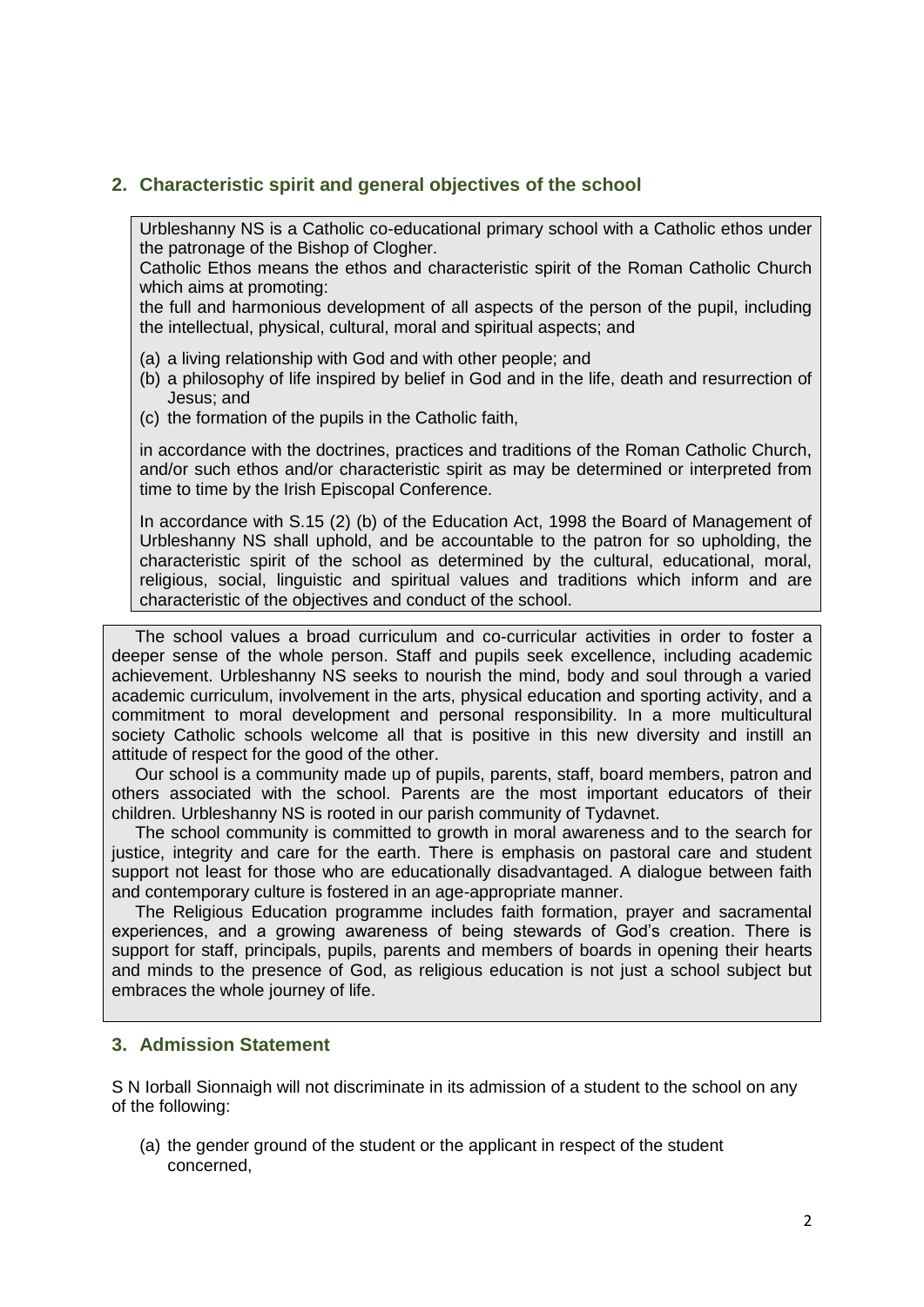- (b) the civil status ground of the student or the applicant in respect of the student concerned,
- (c) the family status ground of the student or the applicant in respect of the student concerned,
- (d) the sexual orientation ground of the student or the applicant in respect of the student concerned,
- (e) the religion ground of the student or the applicant in respect of the student concerned,
- (f) the disability ground of the student or the applicant in respect of the student concerned,
- (g) the ground of race of the student or the applicant in respect of the student concerned,
- (h) the Traveller community ground of the student or the applicant in respect of the student concerned, or
- (i) the ground that the student or the applicant in respect of the student concerned has special educational needs

As per section 61 (3) of the Education Act 1998, 'civil status ground', 'disability ground', 'discriminate', 'family status ground', 'gender ground', 'ground of race', 'religion ground', 'sexual orientation ground' and 'Traveller community ground' shall be construed in accordance with section 3 of the Equal Status Act 2000.

**Primary schools receiving applications from applicants of a minority religion**  Urbleshanny NS is a school whose objective is to provide education in an environment which promotes certain religious values and does not discriminate in relation to the admission of a student who has applied for a place in the school in accordance with section 7A of the Equal Status Act 2000.

#### **4. Admission of Students**

This school shall admit each student seeking admission except where –

- a) the school is oversubscribed (please see [section 6](#page-2-0) below for further details)
- b) a parent of a student, when required by the principal in accordance with section 23(4) of the Education (Welfare) Act 2000, fails to confirm in writing that the code of behaviour of the school is acceptable to him or her and that he or she shall make all reasonable efforts to ensure compliance with such code by the student

#### <span id="page-2-0"></span>**5. Oversubscription**

In the event that the school is oversubscribed, the school will, when deciding on applications for admission, apply the following selection criteria in the order listed below to those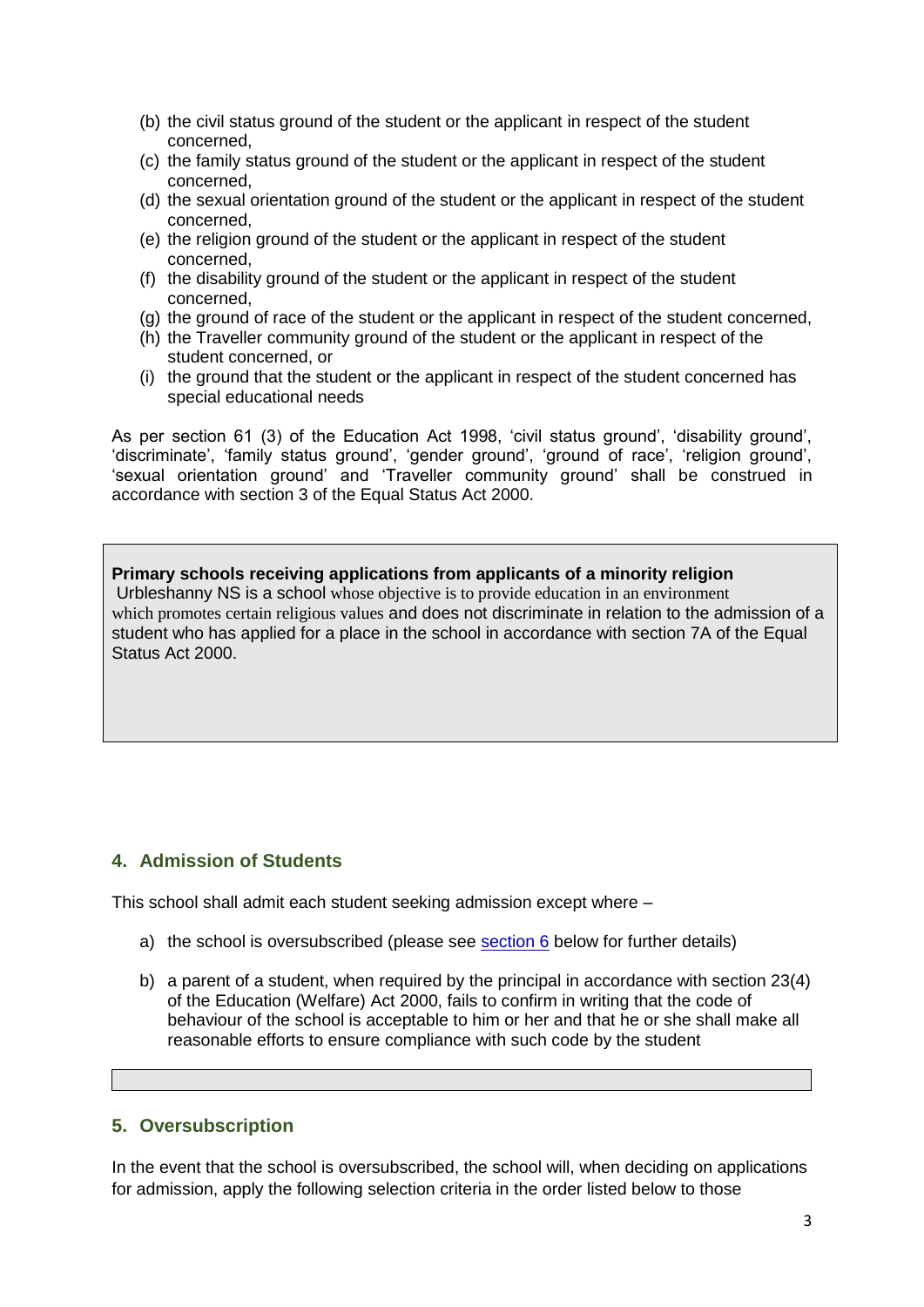applications that are received within the timeline for receipt of applications as set out in the school's annual admission notice:

**Pupils who have siblings in the school. Pupils who reside in the traditional catchment area of Urbleshanny NS Pupils whose parents are past pupils of the school.**

In the event that there are two or more students tied for a place or places in any of the selection criteria categories above (the number of applicants exceeds the number of remaining places), the following arrangements will apply:

**Lots will be cast to finalise selection.**

#### **6. What will not be considered or taken into account**

In accordance with section 62(7)(e) of the Education Act, the school will not consider or take into account any of the following in deciding on applications for admission or when placing a student on a waiting list for admission to the school:

Points (a) to (g) must be included here by all schools. There are limited exceptions to some of these (highlighted in red below) and schools must retain the exceptions that apply to them and delete those that do not:

- (a) a student's prior attendance at a pre-school or pre-school service, including naíonraí,
- (b) the payment of fees or contributions (howsoever described) to the school;
- (c) a student's academic ability, skills or aptitude;
- (d) the occupation, financial status, academic ability, skills or aptitude of a student's parents;
- (e) a requirement that a student, or his or her parents, attend an interview, open day or other meeting as a condition of admission;
- (f) a student's connection to the school by virtue of a member of his or her family attending or having previously attended the school;
- (g) the date and time on which an application for admission was received by the school,

This is subject to the application being received at any time during the period specified for receiving applications set out in the annual admission notice of the school for the school year concerned.

This is also subject to the school making offers based on existing waiting lists (up until 31 $\rm$ <sup>st</sup> January 2025 only).

### **7. Decisions on applications**

All decisions on applications for admission to Urbleshanny NS will be based on the following:

- Our school's admission policy
- The school's annual admission notice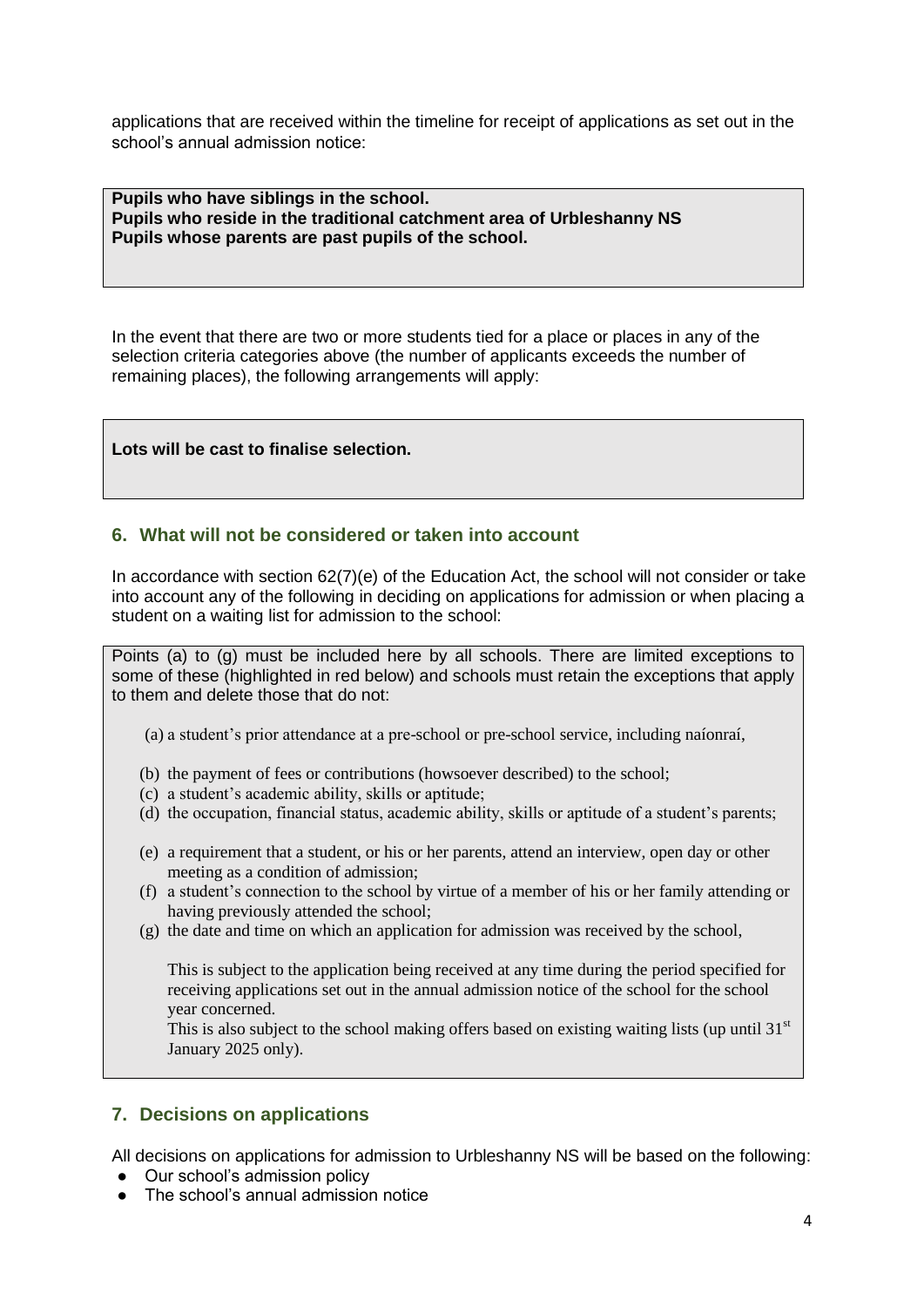The information provided by the applicant in the school's official application form received during the period specified in our annual admission notice for receiving applications

(Please see [section 14](#page-5-0) below in relation to applications received outside of the admissions period and [section 15](#page-5-1) below in relation to applications for places in years other than the Junior Infants group.)

Selection criteria that are not included in our school admission policy will not be used to make a decision on an application for a place in our school.

# **8. Notifying applicants of decisions**

Applicants will be informed in writing as to the decision of the school, within the timeline outlined in the annual admissions notice.

If a student is not offered a place in our school, the reasons why they were not offered a place will be communicated in writing to the applicant, including, where applicable, details of the student's ranking against the selection criteria and details of the student's place on the waiting list for the school year concerned.

Applicants will be informed of the right to seek a review/right of appeal of the school's decision (see [section 18](#page-6-0) below for further details).

# <span id="page-4-0"></span>**9. Acceptance of an offer of a place by an applicant**

In accepting an offer of admission from Urbleshanny NS, you must indicate—

(i) whether or not you have accepted an offer of admission for another school or schools. If you have accepted such an offer, you must also provide details of the offer or offers concerned and

(ii) whether or not you have applied for and awaiting confirmation of an offer of admission from another school or schools, and if so, you must provide details of the other school or schools concerned.

### **10.Circumstances in which offers may not be made or may be withdrawn**

An offer of admission may not be made or may be withdrawn by Urbleshanny NS where—

- it is established that information contained in the application is false or misleading.
- (ii) an applicant fails to confirm acceptance of an offer of admission on or before the date set out in the annual admission notice of the school.
- (iii) the parent of a student, when required by the principal in accordance with section 23(4) of the Education (Welfare) Act 2000, fails to confirm in writing that the code of behaviour of the school is acceptable to him or her and that he or she shall make all reasonable efforts to ensure compliance with such code by the student; or
- (iv) an applicant has failed to comply with the requirements of 'acceptance of an offer' as set out in [section 10](#page-4-0) above.

### **11.Sharing of Data with other schools**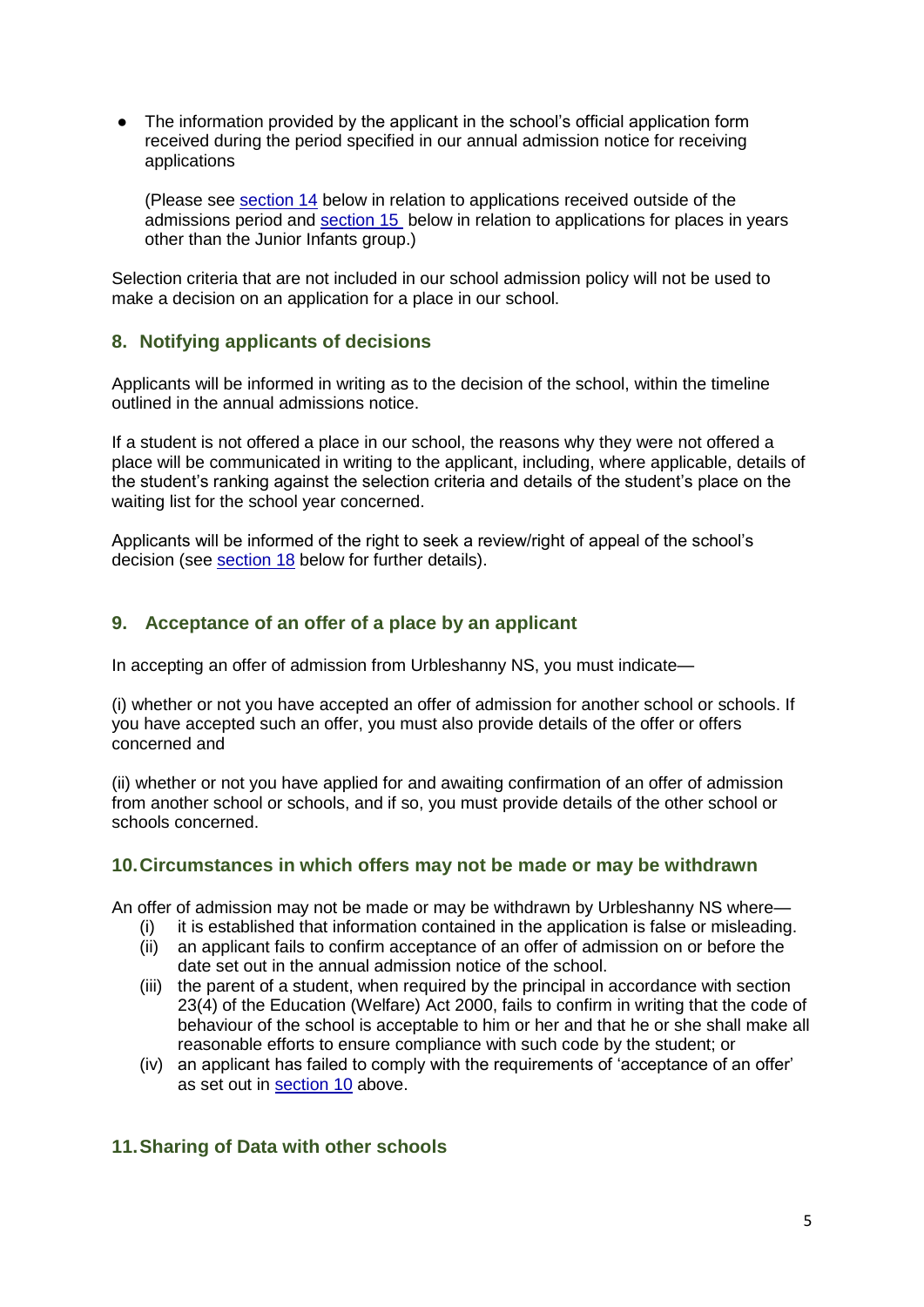Applicants should be aware that section 66(6) of the Education (Admission to Schools) Act 2018 allows for the sharing of certain information between schools in order to facilitate the efficient admission of students.

### **12.Waiting list in the event of oversubscription**

In the event of there being more applications to the school year concerned than places available, a waiting list of students whose applications for admission to Urbleshanny NS were unsuccessful due to the school being oversubscribed will be compiled and will remain valid for the school year in which admission is being sought.

Placement on the waiting list of Urbleshanny NS is in the order of priority assigned to the students' applications after the school has applied the selection criteria in accordance with this admission policy.

Offers of any subsequent places that become available for and during the school year in relation to which admission is being sought will be made to those students on the waiting list, in accordance with the order of priority in relation to which the students have been placed on the list.

# <span id="page-5-0"></span>**13.Late Applications**

All applications for admission received after the closing date as outlined in the annual admission notice will be considered and decided upon in accordance with our school's admissions policy, the Education Admissions to School Act 2018 and any regulations made under that Act.

# <span id="page-5-1"></span>**14.Procedures for admission of students to other years and during the school year**

The procedures of the school in relation to the admission of students who are not already admitted to the school to classes or years other than the school's intake group are as follows:

Students will make application within the same timeframe by following the schools' annual admission notice.

The procedures of the school in relation to the admission of students who are not already admitted to the school, after the commencement of the school year in which admission is sought, are as follows:

Students will be considered if they move to the area during the school year. In this instance the school will follow its admission policy as normal.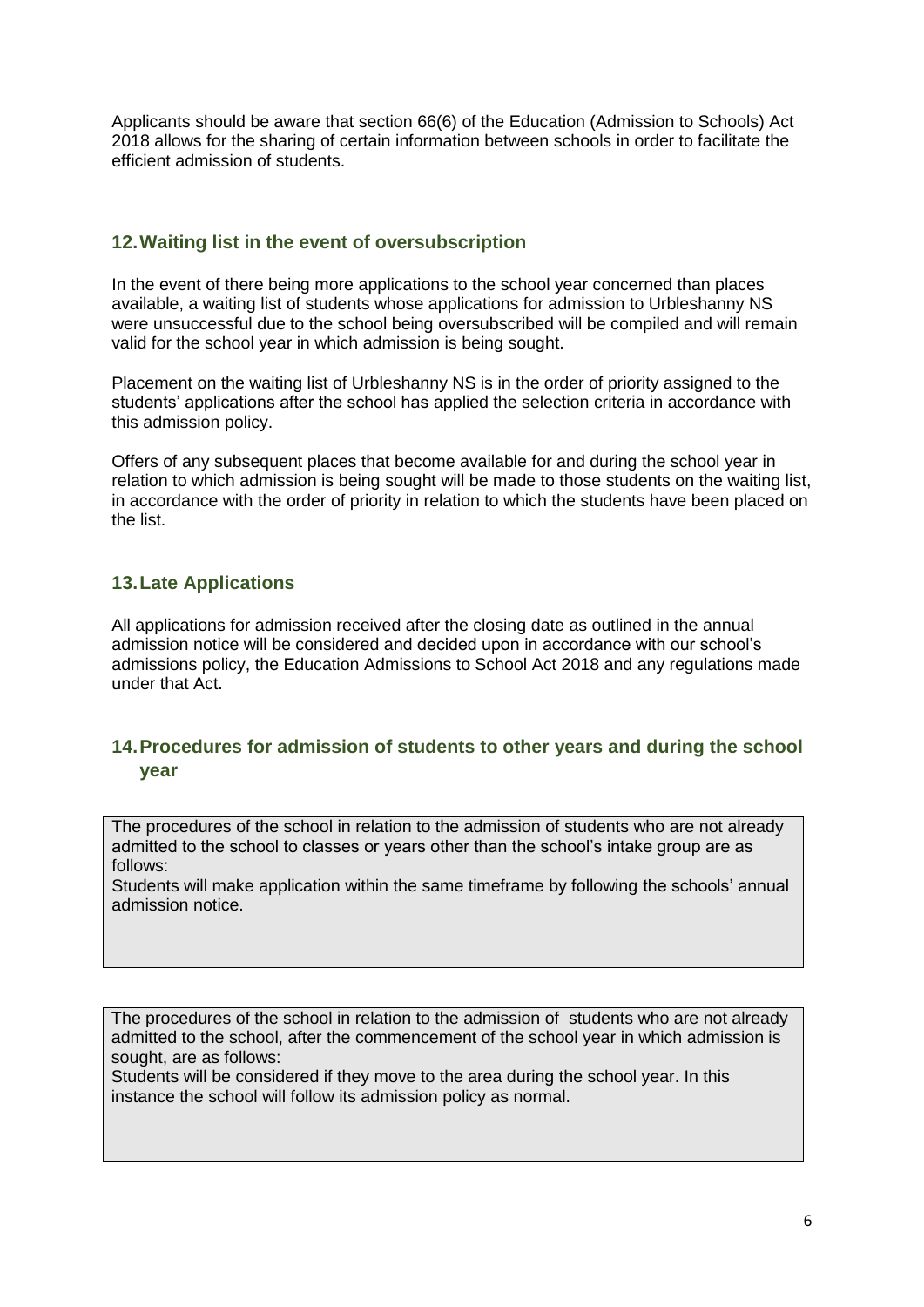# **15.Declaration in relation to the non-charging of fees**

This rule applies to all schools.

The board of Urbleshanny NS or any persons acting on its behalf will not charge fees for or seek payment or contributions (howsoever described) as a condition of-

- (a) an application for admission of a student to the school, or
- (b) the admission or continued enrolment of a student in the school.

**Note:** Exceptions apply only in relation to fee charging post primary schools, the boarding element in Boarding Schools and admission to post leaving cert or further education courses run by post-primary schools.

### **16. Arrangements regarding students not attending religious instruction**

This section must be completed by schools that provide religious instruction to students.

The following are the school's arrangements for students, where the parents have requested that the student attend the school without attending religious instruction in the school. The parent should consult with the school in this instance. These arrangements will not result in a reduction in the school day of such students.

#### <span id="page-6-0"></span>**17. Reviews/appeals**

#### **Review of decisions by the board of Management**

The parent of the student, or in the case of a student who has reached the age of 18 years, the student, may request the board to review a decision to refuse admission. Such requests must be made in accordance with Section 29C of the Education Act 1998.

The timeline within which such a review must be requested and the other requirements applicable to such reviews are set out in the procedures determined by the Minister under section 29B of the Education Act 1998 which are published on the website of the Department of Education and Skills.

The board will conduct such reviews in accordance with the requirements of the procedures determined under Section 29B and with section 29C of the Education Act 1998.

**Note:** Where an applicant has been refused admission due to the school being oversubscribed, the applicant **must request a review** of that decision by the board of management prior to making an appeal under section 29 of the Education Act 1998.

Where an applicant has been refused admission due to a reason other than the school being oversubscribed, the applicant **may request a review** of that decision by the board of management prior to making an appeal under section 29 of the Education Act 1998.

#### **Right of appeal**

Under Section 29 of the Education Act 1998, the parent of the student, or in the case of a student who has reached the age of 18 years, the student, may appeal a decision of this school to refuse admission.

An appeal may be made under Section 29 (1)(c)(i) of the Education Act 1998 where the refusal to admit was due to the school being oversubscribed.